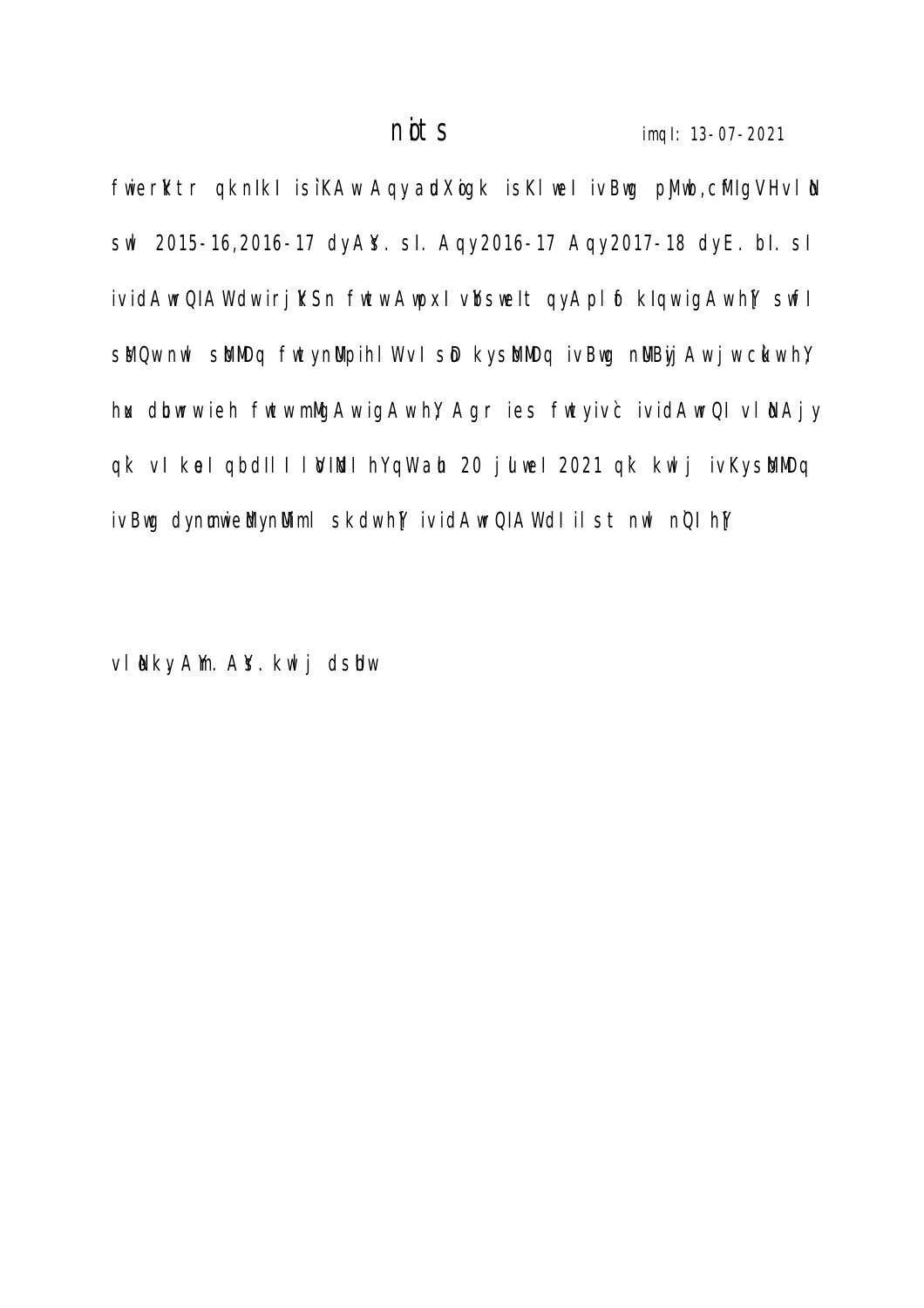| <b>Name</b>             | <b>Account No</b> | <b>IFSC Code</b>   | <b>Mobile No</b> | Aadhar No | Reason                                                                           | Year    | <b>REMARKS</b>                       |
|-------------------------|-------------------|--------------------|------------------|-----------|----------------------------------------------------------------------------------|---------|--------------------------------------|
| DEEPAK KUMAR            | 0615001700010429  | <b>PUNB0061500</b> |                  |           | 9888325259 609560411151 / RETURN/, / / REF NO/RBI 2015-16                        |         | Correction in Bank A/c               |
| <b>DHANVIR SINGH</b>    | 0615000107511847  | <b>PUNB0061500</b> |                  |           | 8968693545 988542682700 R09 Blocked Account                                      | 2015-16 | Correction in Bank A/c and IFSC Code |
| <b>GURPREET SINGH</b>   | 09471000006142    | PSIB0020947        |                  |           | 9188009953 703057871980 R03 ACCOUNT DOES NOT 2015-16                             |         | Correction in Bank A/c               |
| <b>HARJINDER SINGH</b>  | 05542191022799    | PUNB0055410        |                  |           | 8437211278 687347963809 / RETURN/, / / REF NO/RBI 2015-16 Correction in Bank A/c |         |                                      |
| <b>JASVIR SINGH</b>     | 3427006900002414  | PUNB0342700        |                  |           | 9814432980 736565553133 / RETURN/, //REF NO/RBI 2015-16 Correction in Bank A/c   |         |                                      |
| JATINDER SINGH          | 0615001700009908  | <b>PUNB0061500</b> |                  |           | 9417584943 919485851623 / RETURN/, / / REF NO/RBI 2015-16 Correction in Bank A/c |         |                                      |
| <b>MANDEEP KAUR</b>     | 3424001500003659  | PUNB0342400        | 9592137120       |           | 603107880600 / RETURN/, // REF NO/ RBI 2015-16 Correction in Bank A/c            |         |                                      |
| MANDEEP KUMAR           | 2667000107113217  | PUNB0266700        |                  |           | 8437552095 998596720506 / RETURN/, //REF NO/RBI 2015-16 Correction in Bank A/c   |         |                                      |
| <b>MANDEEP SINGH</b>    | 3427001507219117  | PUNB0342700        |                  |           | 9814432887 950156911991 / RETURN/, / / REF NO/RBI 2015-16 Correction in Bank A/c |         |                                      |
| <b>MANDIP KUMAR</b>     | 09471000008043    | PSIB0020947        |                  |           | 8437449916 515018336231 R03 ACCOUNT DOES NOT 2015-16 Correction in Bank A/c      |         |                                      |
| <b>PARDEEP SINGH</b>    | 2667000107111699  | <b>PUNB0266700</b> |                  |           | 8283857840 765552698690 / RETURN/, / / REF NO/RBI 2015-16 Correction in Bank A/c |         |                                      |
| <b>PRABHJOT SINGH</b>   | 3440001507128825  | PUNB0344000        | 8699308551       |           | 420053194066 / RETURN/, //REF NO/RBI 2015-16 Correction in Bank A/c              |         |                                      |
| <b>RAKESH SINGH</b>     | 3427001507217429  | <b>PUNB0342700</b> |                  |           | 8427365905 740372312465 / RETURN/, / / REF NO/RBI 2015-16 Correction in Bank A/c |         |                                      |
| <b>RENUDEEP KAUR</b>    | 656910110001331   | BKID0006569        |                  |           | 8528078858 290929495232 YOUR UTR RBI060216971 2015-16 Correction in Bank A/c     |         |                                      |
| <b>SAJAN SIDHU</b>      | 4700001500008773  | <b>PUNB0470000</b> |                  |           | 9876238298 629716818508 / RETURN/, //REF NO/RBI 2015-16 Correction in Bank A/c   |         |                                      |
| <b>SANDEEP SINGH</b>    | 2323000107238640  | <b>PUNB0232300</b> | 9888668845       |           | 518104935329 / RETURN / / / REF NO / RBI 2015-16                                 |         | Drop out                             |
| SIMRANJOT SINGH         | 3429001507172939  | <b>PUNB0342900</b> |                  |           | 8557024887 508124372557 / RETURN/, / / REF NO/RBI 2015-16 Correction in Bank A/c |         |                                      |
| <b>SUKHWINDER SINGH</b> | 0615001700010270  | <b>PUNB0061500</b> |                  |           | 9478841456 346451405059 / RETURN/, //REF NO/RBI 2015-16 Correction in Bank A/c   |         |                                      |
| <b>TEJVEER</b>          | 0615001700012560  | PUNB0061500        |                  |           | 8556916854 557358116799 / RETURN/, / / REF NO/RBI 2015-16 Correction in Bank A/c |         |                                      |
| <b>DIKSHA KUMARI</b>    | 3440001701005548  | <b>PUNB0344000</b> |                  |           | 9914865213 973264156663 / RETURN/, //REF NO/RBI 2015-16 Correction in Bank A/c   |         |                                      |
| <b>KIRAN KUMARI</b>     | 656910110000708   | BKID0006569        |                  |           | 8288028899 513030661560 YOUR UTR RBI060216970 2015-16 Correction in Bank A/c     |         |                                      |
| NAVJOT KUMARI           | 2667001507090487  | PUNB0266700        |                  |           | 9530594170 711572830606 / RETURN/, //REF NO/RBI 2015-16 Correction in Bank A/c   |         |                                      |
| <b>PRABHJOT KAUR</b>    | 1204001500010107  | PUNB0120400        | 8968751061       |           | 391099033657 / RETURN/, // REF NO/ RBI 2015-16 Correction in Bank A/c            |         |                                      |
| <b>SUNITA RANI</b>      | 0615001700008680  | PUNB0061500        |                  |           | 7508417681 685942205576 / RETURN/, //REF NO/RBI 2015-16 Correction in Bank A/c   |         |                                      |
| <b>DIMPLE</b>           | 3434001500005753  | <b>PUNB0416300</b> |                  |           | 9915330357 780622274349 / RETURN/, / / REF NO/RBI 2015-16 Correction in Bank A/c |         |                                      |
| <b>GURJIT SINGH</b>     | 4700000400003408  | <b>PUNB0470000</b> | 9779735037       |           | 960732084217 / RETURN/, / / REF NO/RBI 2015-16                                   |         | Correction in Bank A/c               |
| <b>MANPREET KAUR</b>    | 50100063436371    | HDFC0003176        |                  |           | 9464781033 550189012028 R03 Account Does Not Ex 2015-16 Correction in Bank A/c   |         |                                      |
| <b>MANPREET KAUR</b>    | 4163001500008004  | PUNB0416300        |                  |           | 8146463681 349632616850 / RETURN/, //REF NO/RBI 2015-16 Correction in Bank A/c   |         |                                      |
| RACHNA RANI             | 124300101001569   | <b>UBIN0575402</b> |                  |           | 8556079088 690735789821 R03 Account Does Not Ex 2015-16 Correction in IFSC code  |         |                                      |
| <b>RANJIT KAUR</b>      | 0615001700000732  | <b>PUNB0061500</b> |                  |           | 8699552596 931341951776 / RETURN/, / / REF NO/RBI 2015-16 Correction in Bank A/c |         |                                      |
| REENA BAGGA             | 0615001700009175  | <b>PUNB0061500</b> |                  |           | 8437839535 328745218878 / RETURN/, //REF NO/RBI 2015-16                          |         | Correction in Bank A/c               |
| <b>RUBY RANI</b>        | 6212101001110     | <b>CNRB0006212</b> |                  |           | 8872773123 268306274080 R09 Blocked Account                                      | 2015-16 | Correction in Bank A/c & IFSC code   |
| SANDEEP KAUR            | 124300101002734   | <b>UBIN0575402</b> | 8872724780       |           | 480164816269 R09 Blocked Account                                                 | 2015-16 | Correction in IFSC code              |
| SANDEEP KAUR            | 4700001500010116  | <b>PUNB0470000</b> | 9814432980       |           | 421213516114 / RETURN/, / / REF NO/RBI 2015-16                                   |         | Correction in Bank A/c               |
| <b>SATWANT SINGH</b>    | 4700000400002612  | <b>PUNB0470000</b> | 9478366191       |           | 479653486223 / RETURN/, //REF NO/RBI 2015-16                                     |         | Correction in Bank A/c               |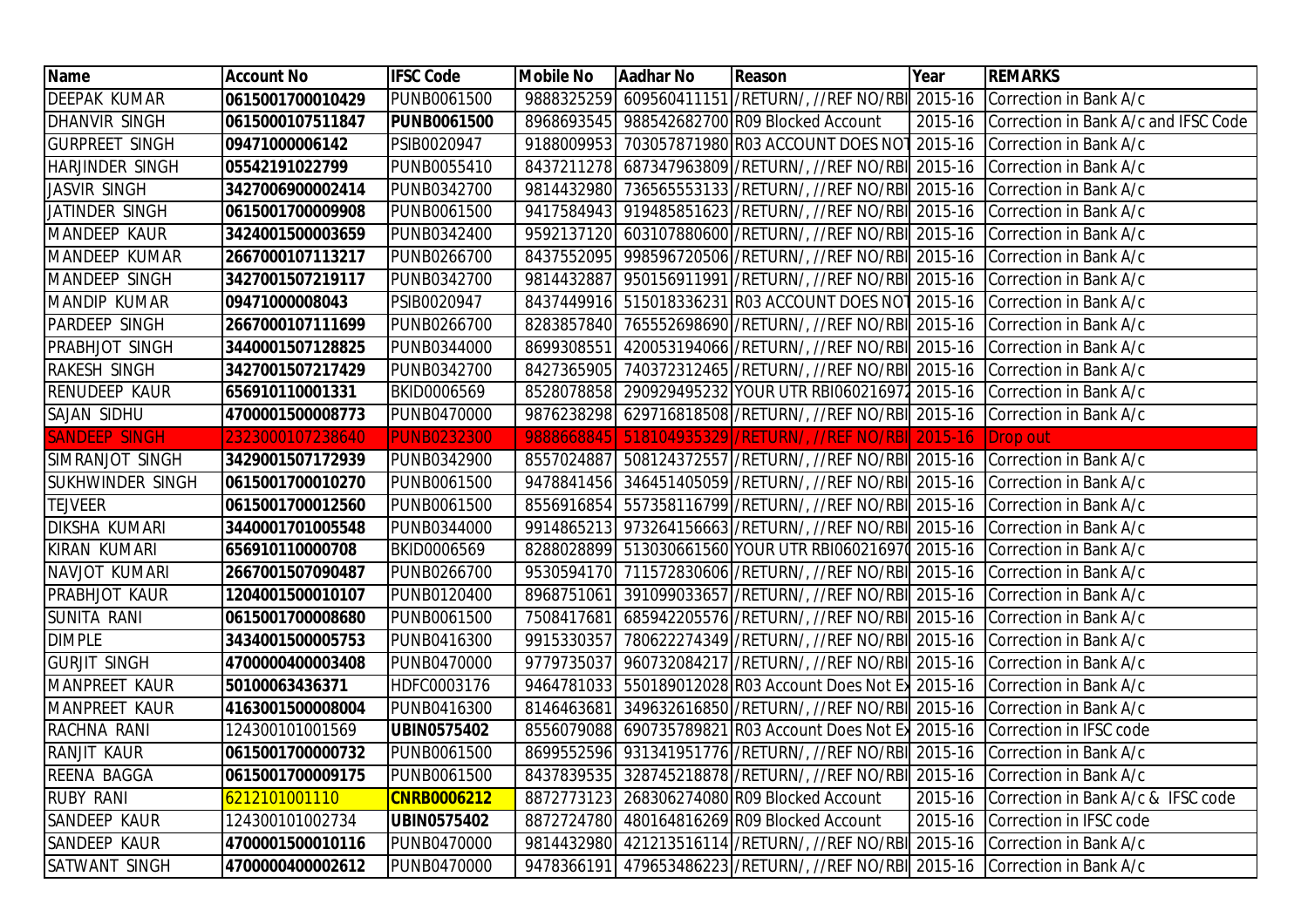| SOMA RANI                            | 0615000100321173 | <b>PUNB0061500</b> |            | 8427355696 620808833472 / RETURN/, //REF NO/RBI 2015-16 Correction in Bank A/c   |                                 |
|--------------------------------------|------------------|--------------------|------------|----------------------------------------------------------------------------------|---------------------------------|
| SUNITA DEVI                          | 124300101000736  | <b>UBIN0575402</b> |            | 8556841278 671514880281 R09 Blocked Account                                      | 2015-16 Correction in IFSC code |
| <b>VEENA</b>                         | 4713000400000311 | PUNB0471300        |            | 9872643778 535055860137 / RETURN/, / / REF NO/RBI 2015-16 Correction in Bank A/c |                                 |
| AMANDEEP KAUR                        | 3429001507150672 | PUNB0342900        |            | 9463549433 930608941547 / RETURN/, / / REF NO/RBI 2015-16 Correction in Bank A/c |                                 |
| <b>ASHOK KUMAR</b>                   | 0615000406130633 | PUNB0061500        |            | 9878632638 913893013197 / RETURN/, / / REF NO/RBI 2015-16 Correction in Bank A/c |                                 |
| <b>BALJINDER KAUR</b>                | 3429001507164453 | <b>PUNB0342900</b> |            | 9465580277 227739858706 / RETURN/, / / REF NO/RBI 2015-16 Correction in Bank A/c |                                 |
| <b>BALJIT SINGH</b>                  | 3440001507126641 | <b>PUNB0344000</b> |            | 9781638770 772424119304 / RETURN/, //REF NO/RBI 2015-16 Correction in Bank A/c   |                                 |
| <b>BALWINDER KAUR</b>                | 3429001507150405 | PUNB0342900        |            | 9464793879 933484818285 / RETURN/, / / REF NO/RBI 2015-16 Correction in Bank A/c |                                 |
| <b>BIRBAL BHARDWAJ</b>               | 2667001507088783 | <b>PUNB0266700</b> |            | 8054849039 735993235638 / RETURN/, //REF NO/RBI 2015-16 Correction in Bank A/c   |                                 |
| <b>DEEPAK SINGH</b>                  | 656910110002145  | <b>BKID0006569</b> |            | 8427319829 912025272426 YOUR UTR RBI060216974 2015-16 Drop out                   |                                 |
| DEEPAK SINGH SANDHU 4700001500003918 |                  | <b>PUNB0470000</b> |            | 9478850262 852536460729 / RETURN/, //REF NO/RBI 2015-16 Correction in Bank A/c   |                                 |
| <b>GAGANDEEP SINGH</b>               | 4700001500012822 | <b>PUNB0470000</b> |            | 8569028663 424322923470 / RETURN/, //REF NO/RBI 2015-16 Correction in Bank A/c   |                                 |
| <b>GOPAL</b>                         | 05552121013872   | PUNB0055510        |            | 8284856240 670514722340 / RETURN/, //REF NO/RBI 2015-16 Correction in Bank A/c   |                                 |
| <b>HARJINDER SINGH</b>               | 0615000307369880 | <b>PUNB0061500</b> |            | 8054417349 626591438009 / RETURN/, //REF NO/RBI 2015-16 Correction in Bank A/c   |                                 |
| <b>JASVIR KAUR</b>                   | 09471000008048   | PSIB0020947        |            | 8437735869 908369182245 R03 ACCOUNT DOES NOT 2015-16                             | Correction in Bank A/c          |
| <b>MANDEEP KAUR</b>                  | 09471000008041   | PSIB0020947        |            | 9464102908 273006358389 R03 ACCOUNT DOES NOT 2015-16                             | Correction in Bank A/c          |
| <b>MANDEEP KAUR</b>                  | 09471000008040   | PSIB0020947        |            | 9041908302 595048326393 R03 ACCOUNT DOES NOT 2015-16 Correction in Bank A/c      |                                 |
| <b>MANDEEP SINGH</b>                 | 11632121020016   | <b>PUNB0116310</b> |            | 9914932266 704918105678 / RETURN/, //REF NO/RBI 2015-16 Correction in IFSC code  |                                 |
| <b>MANPREET KAUR</b>                 | 09471000008045   | PSIB0020947        |            | 8427575019 307706632625 R03 ACCOUNT DOES NOT 2015-16 Correction in Bank A/c      |                                 |
| MOHINDER PAL                         | 4700001500014909 | <b>PUNB0470000</b> |            | 9501369380 697765933084 / RETURN/, / / REF NO/RBI 2015-16 Correction in Bank A/c |                                 |
| NAVJOT KAUR                          | 0615001500015569 | <b>PUNB0061500</b> |            | 9876674395 537066013111 / RETURN/, / / REF NO/RBI 2015-16 Correction in Bank A/c |                                 |
| PARMINDER SINGH                      | 4700000100038942 | <b>PUNB0470000</b> | 9878862922 | 263135290171 / RETURN/, / / REF NO/RBI 2015-16 Correction in Bank A/c            |                                 |
| POOJA RANI                           | 3424000107222005 | <b>PUNB0342400</b> |            | 9878707835 263615341692 / RETURN/, //REF NO/RBI 2015-16 Correction in Bank A/c   |                                 |
| RAJINDER KAUR                        | 09471000008042   | PSIB0020947        |            | 8146636300 286922628172 R03 ACCOUNT DOES NOT 2015-16 Correction in Bank A/c      |                                 |
| <b>RAJINDER SINGH</b>                | 05552121013605   | PUNB0055510        |            | 9914914212 384681782204 / RETURN/, / / REF NO/RBI 2015-16 Correction in Bank A/c |                                 |
| <b>RAJNI</b>                         | 4700000100040008 | <b>PUNB0470000</b> |            | 9876268871 495714799321 / RETURN/, / / REF NO/RBI 2015-16 Correction in Bank A/c |                                 |
| <b>RAJWINDER KAUR</b>                | 0711000103366383 | PUNB0071100        |            | 9781214598 448423273056 / RETURN/, / / REF NO/RBI 2015-16 Correction in Bank A/c |                                 |
| RAMANDEEP SINGH                      | 4700001500000535 | <b>PUNB0470000</b> |            | 9815707903 416916281468 / RETURN/, //REF NO/RBI 2015-16                          | Correction in Bank A/c          |
| <b>RENU</b>                          | 3424001500000203 | PUNB0342400        |            | 9779660401 786476721563 / RETURN/, //REF NO/RBI 2015-16                          | Correction in Bank A/c          |
| SANDEEP KUMAR                        | 6608000100003325 | PUNB0660800        | 9463223101 | 695696646106 / RETURN/, //REF NO/RBI 2015-16                                     | Correction in Bank A/c          |
| <b>SATNAM SINGH</b>                  | 09471000008044   | PSIB0020947        | 9876847517 | 789387848371 R03 ACCOUNT DOES NOT 2015-16 Correction in Bank A/c                 |                                 |
| <b>SEEMA</b>                         | 4700001700006593 | <b>PUNB0470000</b> |            | 8968931509 647893315764 / RETURN/, / / REF NO/RBI 2015-16 Correction in Bank A/c |                                 |
| <b>SUKHDEV SINGH</b>                 | 09471000008055   | PSIB0020947        |            | 9878011724 878105868714 R03 ACCOUNT DOES NOT 2015-16 Correction in Bank A/c      |                                 |
| <b>SUMAN LATA</b>                    | 4700001500011568 | <b>PUNB0470000</b> |            | 9417382958 727696193223 / RETURN/, //REF NO/RBI 2015-16 Correction in Bank A/c   |                                 |
| <b>SUNANDA RANI</b>                  | 0329001500020859 | <b>PUNB0032900</b> |            | 9888458255 633110045914 / RETURN/, //REF NO/RBI 2015-16 Correction in Bank A/c   |                                 |
| <b>SURJIT SINGH</b>                  | 3427000107244129 | PUNB0342700        |            | 9914908914 315324328741 / RETURN/, / / REF NO/RBI 2015-16 Correction in Bank A/c |                                 |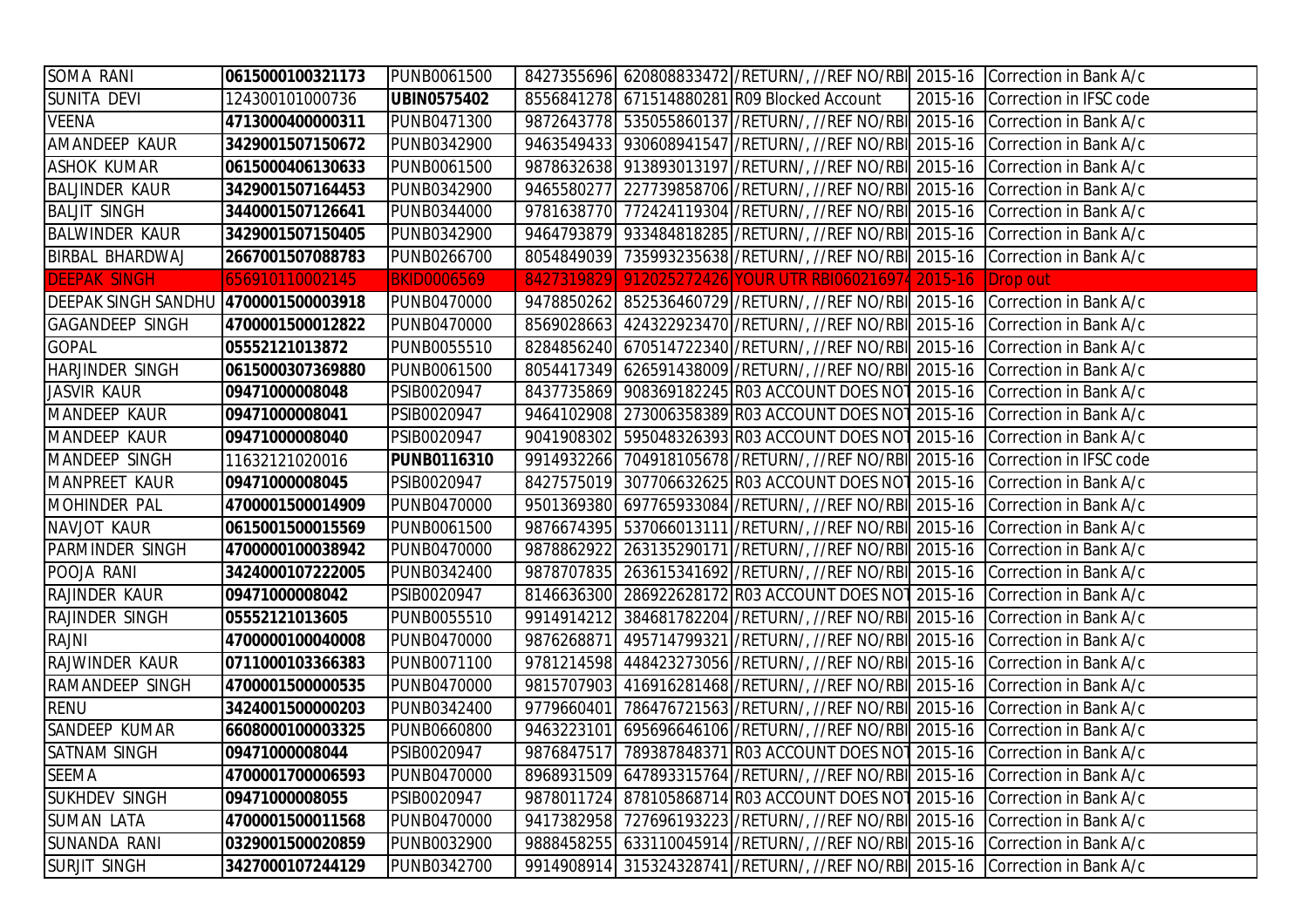| <b>UJALA</b>           | 0958001500004192 | <b>PUNB0095800</b> |  | 8699308551 514045494967 / RETURN/, //REF NO/RBI 2015-16 Correction in Bank A/c   |  |
|------------------------|------------------|--------------------|--|----------------------------------------------------------------------------------|--|
| VARSHA RANI            | 0981000044970    | PSIB0000098        |  | 9872589080 602932491662 R03 ACCOUNT DOES NOT 2015-16 Correction in Bank A/c      |  |
| AMARJIT KAUR           | 0615001700007186 | <b>PUNB0061500</b> |  | 9872937233 466257562442 / RETURN/, //REF NO/RBI 2015-16 Correction in Bank A/c   |  |
| NEETU BALA             | 0615001500003928 | <b>PUNB0061500</b> |  | 9530542220 746395382001 / RETURN/, / / REF NO/RBI 2015-16 Correction in Bank A/c |  |
| <b>ONKAR SINGH</b>     | 31193791704      | SBIN0010740        |  | 9815199308 250635832002 //RETURN FOR//RBI0602 2015-16 No correction              |  |
| DALJIT KAUR            | 0615001700013046 | <b>PUNB0061500</b> |  | 8146974970 468956700396 / RETURN/, / / REF NO/RBI 2015-16 Correction in Bank A/c |  |
| KARAN SINGH            | 20286314104      | SBIN0001545        |  | 8427305578 220162490810 // RETURN FOR//RBI0602 2015-16 No correction             |  |
| <b>IPARMINDER KAUR</b> | 31294551575      | SBIN0012236        |  | 9814007631 562544562486 //RETURN FOR//RBI0602 2015-16 No correction              |  |
| <b>SAGAR CHAND</b>     | 0775001500009057 | <b>PUNB0077500</b> |  | 7508116362 600396986973 / RETURN/, / / REF NO/RBI 2015-16 Correction in Bank A/c |  |
| VIKAS KUMAR            | 3427000107300878 | <b>PUNB0342700</b> |  | 8054627990 912727022798 / RETURN/, / / REF NO/RBI 2015-16 Correction in Bank A/c |  |